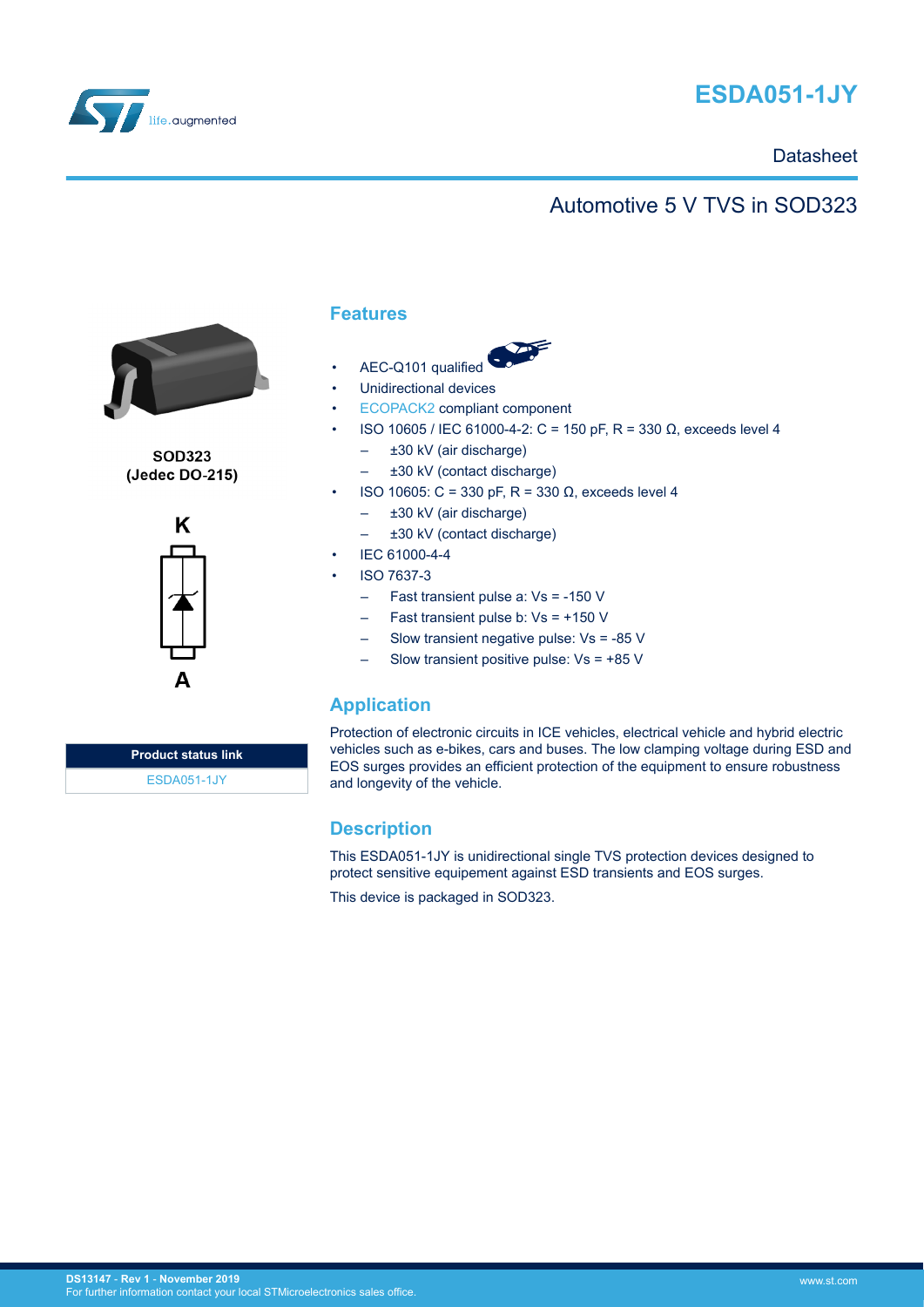# **1 Characteristics**

| Symbol           |                                                    | Value                                             | <b>Unit</b> |    |  |
|------------------|----------------------------------------------------|---------------------------------------------------|-------------|----|--|
|                  |                                                    | ISO10605 / IEC 61000-4-2 (C = 150 pF, R = 330 Ω): |             |    |  |
| $V_{PP}$         | Peak pulse voltage                                 | Contact discharge                                 | 30          |    |  |
|                  |                                                    | Air discharge                                     | 30          |    |  |
|                  |                                                    | ISO10605 (C = 330 pF, R = 330 Ω)                  |             | kV |  |
|                  |                                                    | Contact discharge                                 |             |    |  |
|                  |                                                    | Air discharge                                     | 30          |    |  |
|                  |                                                    | ISO 10605 - C = 330 pF, R = 2 kΩ                  | 30          |    |  |
| $I_{PP}$         | Peak pulse current                                 | $8/20$ µs                                         |             | A  |  |
| $T_j$            | Operating junction temperature range               | $-55$ to $+150$                                   | $^{\circ}C$ |    |  |
| $T_{\text{stg}}$ | Storage temperature range                          | $-55$ to $+150$                                   | $^{\circ}C$ |    |  |
| Tŗ.              | Maximum lead temperature for soldering during 10 s | 260                                               | $^{\circ}C$ |    |  |

#### **Table 1. Absolute maximum ratings (Tamb = 25 °C)**

#### **Figure 1. Electrical characteristics - parameter definitions**

Ï V<sub>RM</sub> Maximum stand-off voltage Maximum leakage current @ VRM **IRM**  $I_{PP}$ Breakdown voltage @ I<sub>BR</sub>  $V_{BR}$ Breakdown current  $I_{BR}$ Clamping voltage @ I<sub>PP</sub>  $V_{CL}$ Peak pulse current **IPP**  $I_{\rm RM}$  $R_D$ **Dynamic resistance** VF Forward voltage drop  $@I_{F}$  $\mathsf{v}_{\mathsf{c}\mathsf{L}}$ Ip. Forward current  $I_F$  $V_{\rm RM} V_{\rm BR}$  $\alpha T$ Voltage temperature coefficient

#### **Table 2. Electrical characteristics - parameter values (Tamb = 25 °C, unless otherwise specified)**

|                    | <b>IRM at VRM</b> |             | V <sub>BR</sub> at 1 mA |             | $V_F$ at<br><b>10 mA</b> |             | $8/20\mu s$             |             | C at           |      |      |
|--------------------|-------------------|-------------|-------------------------|-------------|--------------------------|-------------|-------------------------|-------------|----------------|------|------|
| <b>Type</b>        |                   |             |                         |             |                          |             | $V_{CL}$ <sup>(1)</sup> | <b>Ipp</b>  | $R_D$          | 0V   |      |
|                    | Max.              |             | Min.                    | Typ.        | Max.                     | Typ.        | Max.                    | Max.        |                | Max. | Typ. |
|                    | $\mu$ A           | $\mathbf V$ | $\mathbf{V}$            | $\mathbf v$ | $\mathbf v$              | $\mathbf v$ | $\mathbf v$             | $\mathbf v$ | $\overline{A}$ | Ω    | pF   |
| <b>ESDA051-1JY</b> | 3                 | 5           | 6.2                     | 6.5         | 6.8                      | 0.78        | 0.9                     | 12.8        | 20             | 0.3  | 190  |

*1. To calculate VCL max versus IPP appli: VCL max = VBR max + RD x IPPappli.*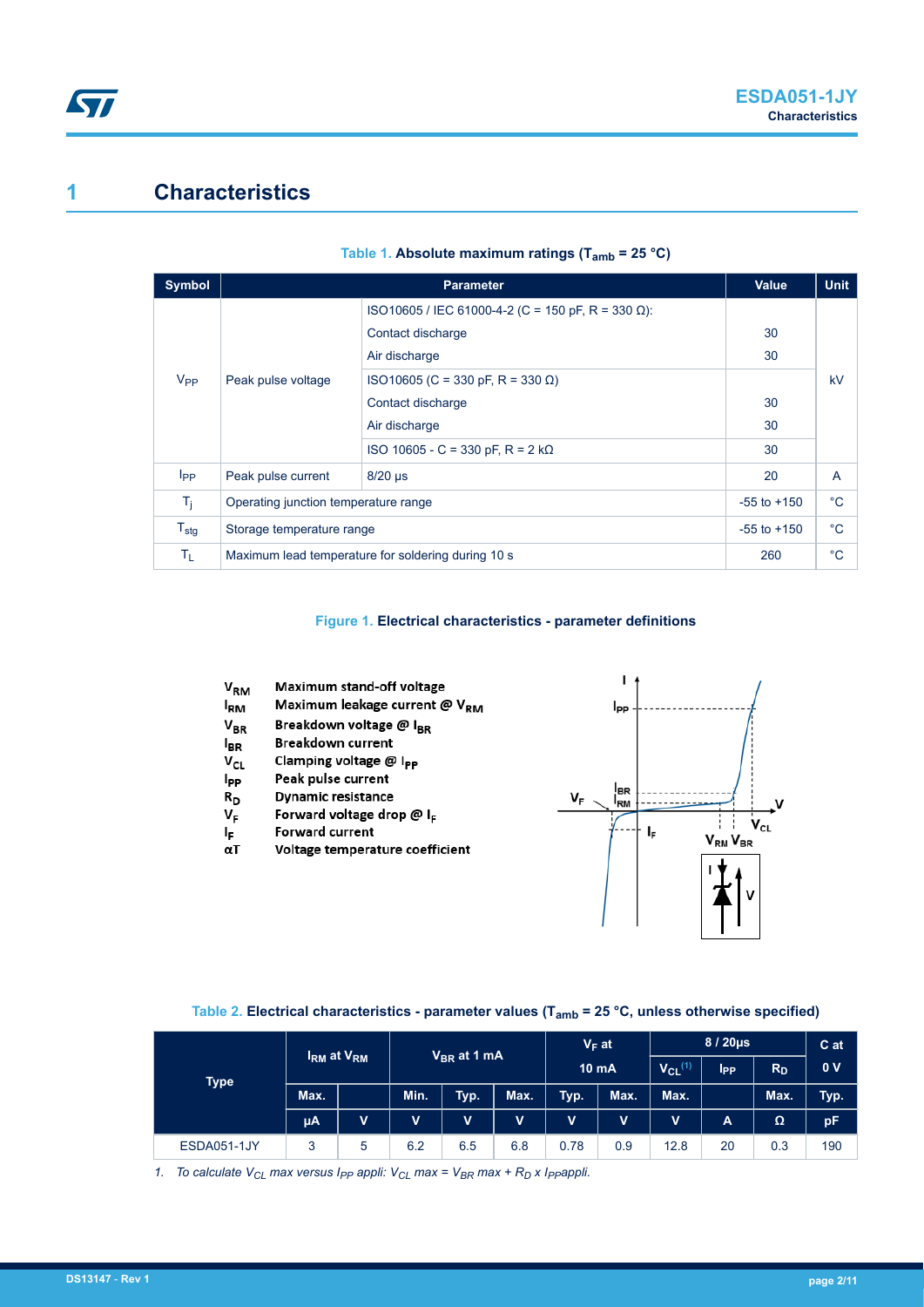## **1.1 Characteristics (curves)**

ST









**Figure 7. Forward current versus forward voltage drop**

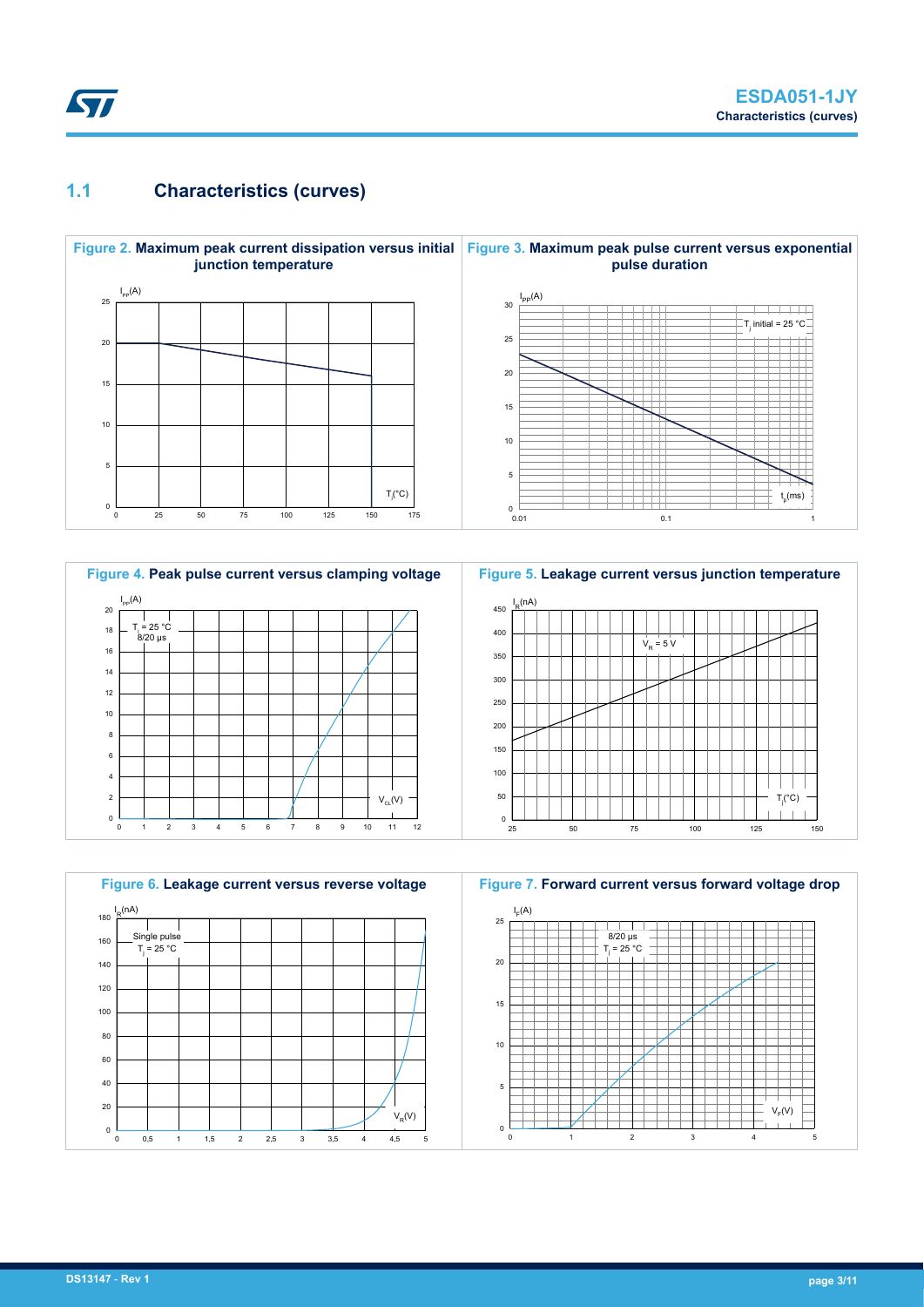





**STI**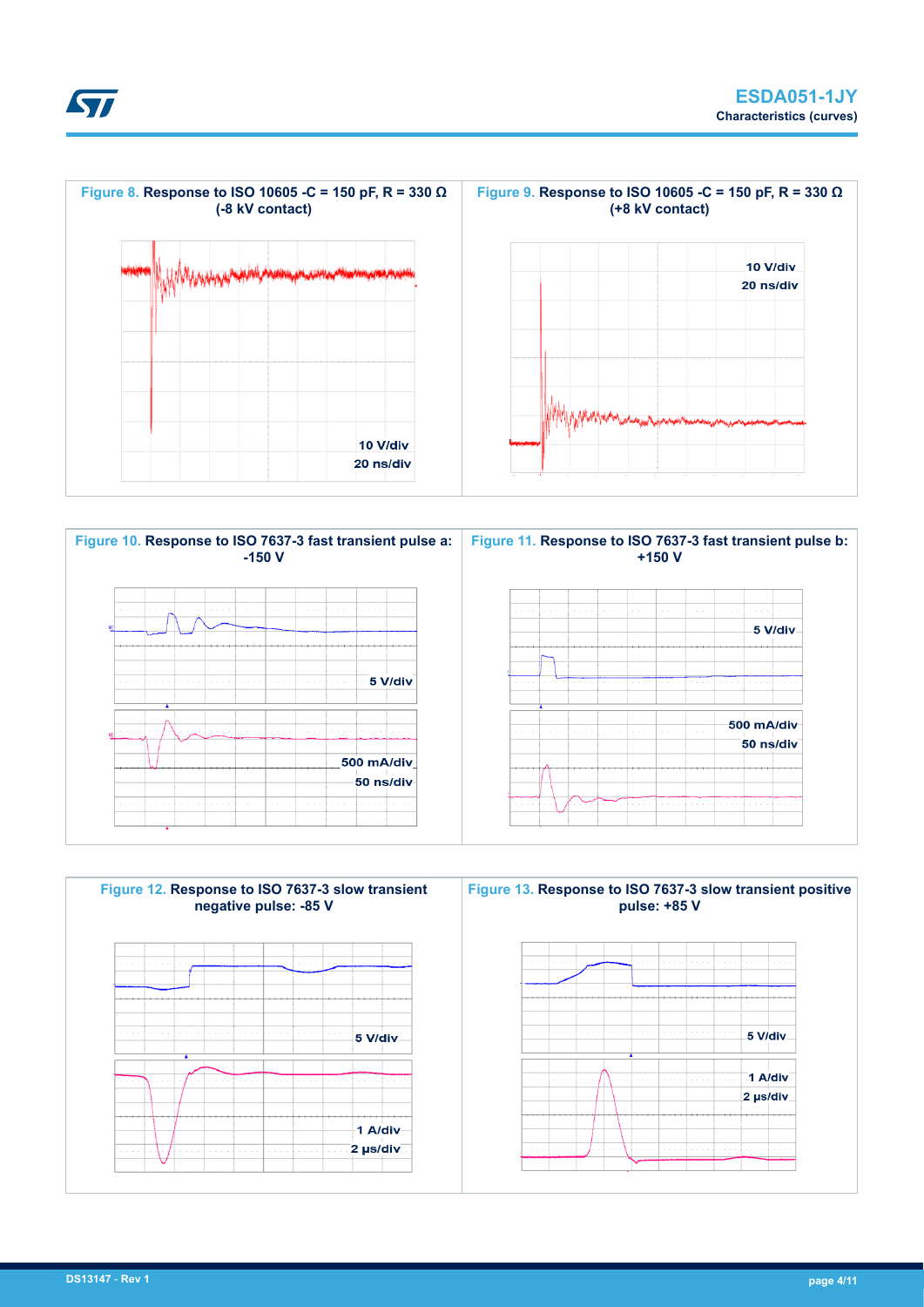# ST

#### **Figure 14. TLP**

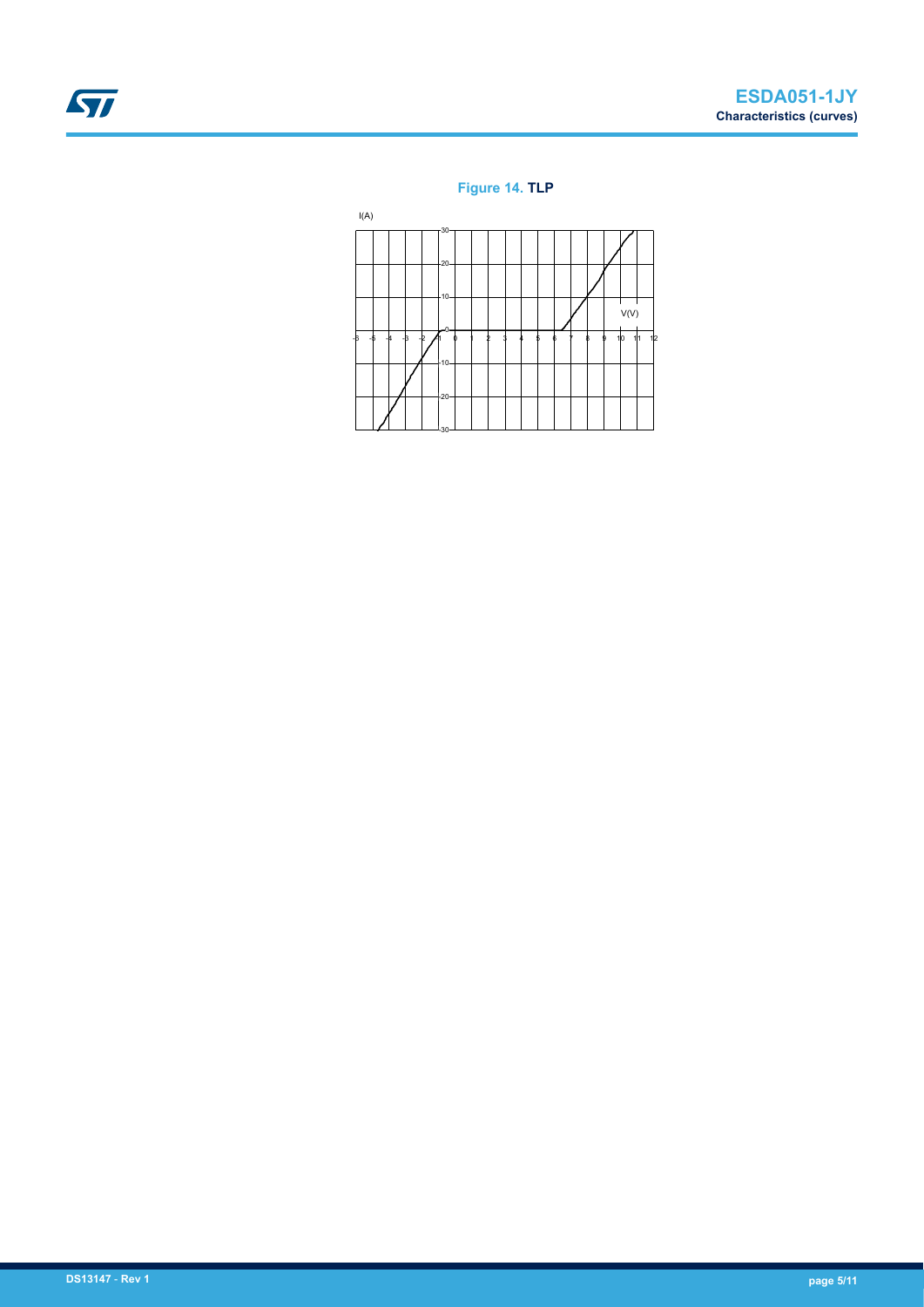# **2 Package information**

In order to meet environmental requirements, ST offers these devices in different grades of [ECOPACK](https://www.st.com/ecopack) packages, depending on their level of environmental compliance. ECOPACK specifications, grade definitions and product status are available at: [www.st.com.](http://www.st.com) ECOPACK is an ST trademark.

### **2.1 SOD323 package information**

#### **Figure 15. SOD323 package outline**



#### **Table 3. SOD323 package mechanical data**

|                | <b>Dimensions</b> |                    |                |       |  |  |  |  |
|----------------|-------------------|--------------------|----------------|-------|--|--|--|--|
| Ref.           |                   | <b>Millimeters</b> | $Inches^{(1)}$ |       |  |  |  |  |
|                | Min.              | Max.               | Min.           | Max.  |  |  |  |  |
| A              |                   | 1.17               |                | 0.046 |  |  |  |  |
| A <sub>1</sub> | 0.00              | 0.10               | 0.000          | 0.004 |  |  |  |  |
| A2             |                   |                    |                |       |  |  |  |  |
| $\mathsf b$    | 0.25              | 0.44               | 0.010          | 0.018 |  |  |  |  |
| $\mathbf{C}$   | 0.10              | 0.25               | 0.003          | 0.010 |  |  |  |  |
| D              | 1.52              | 1.80               | 0.059          | 0.071 |  |  |  |  |
| E              | 1.11              | 1.45               | 0.043          | 0.058 |  |  |  |  |
| <b>HD</b>      | 2.30              | 2.70               | 0.090          | 0.107 |  |  |  |  |
| L              | 0.10              | 0.46               | 0.003          | 0.019 |  |  |  |  |
| Q <sub>1</sub> | 0.10              | 0.41               | 0.003          | 0.017 |  |  |  |  |

*1. Values in inches are converted from mm and rounded to 3 decimal digits*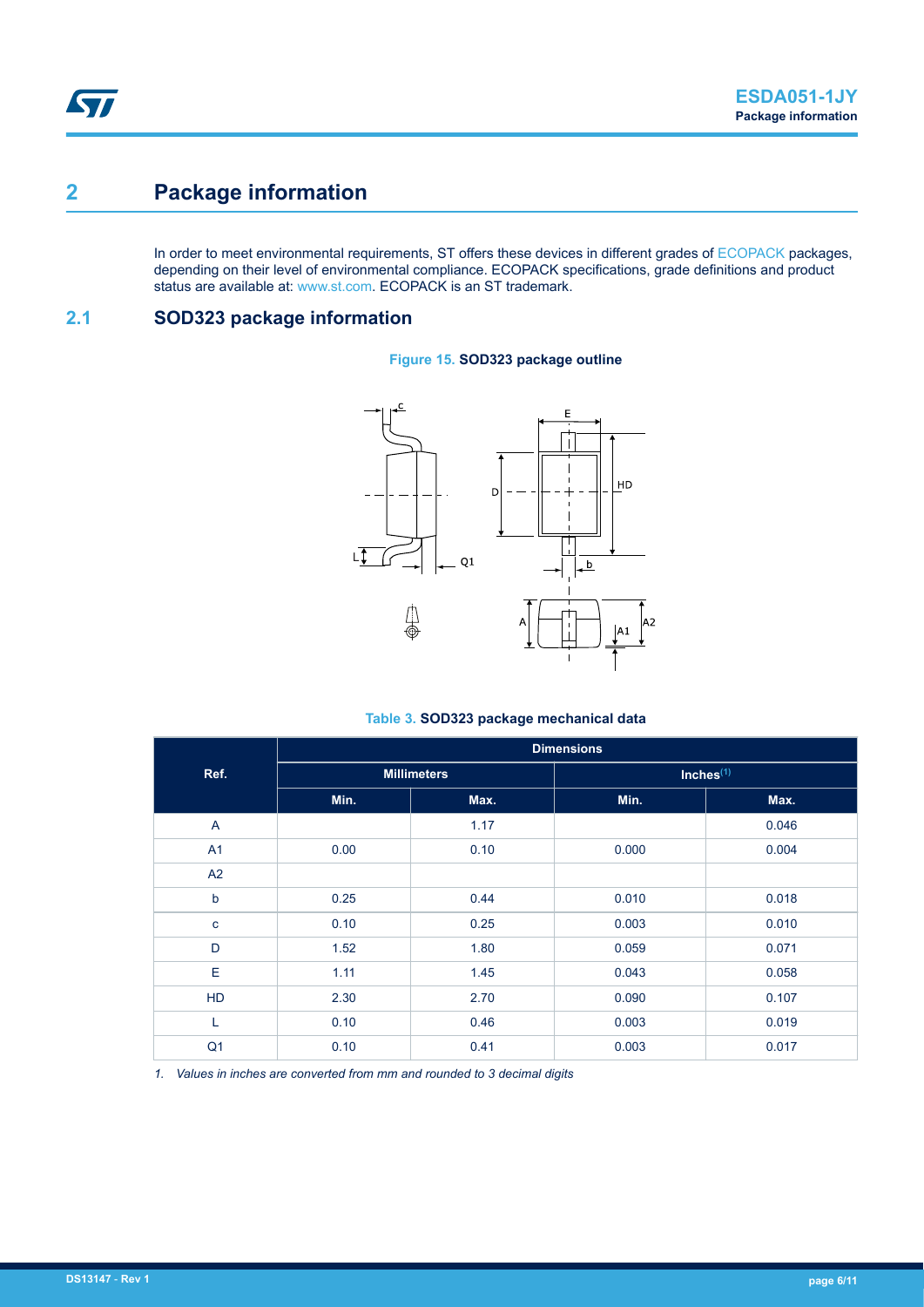## **2.2 SOD323 packing information**





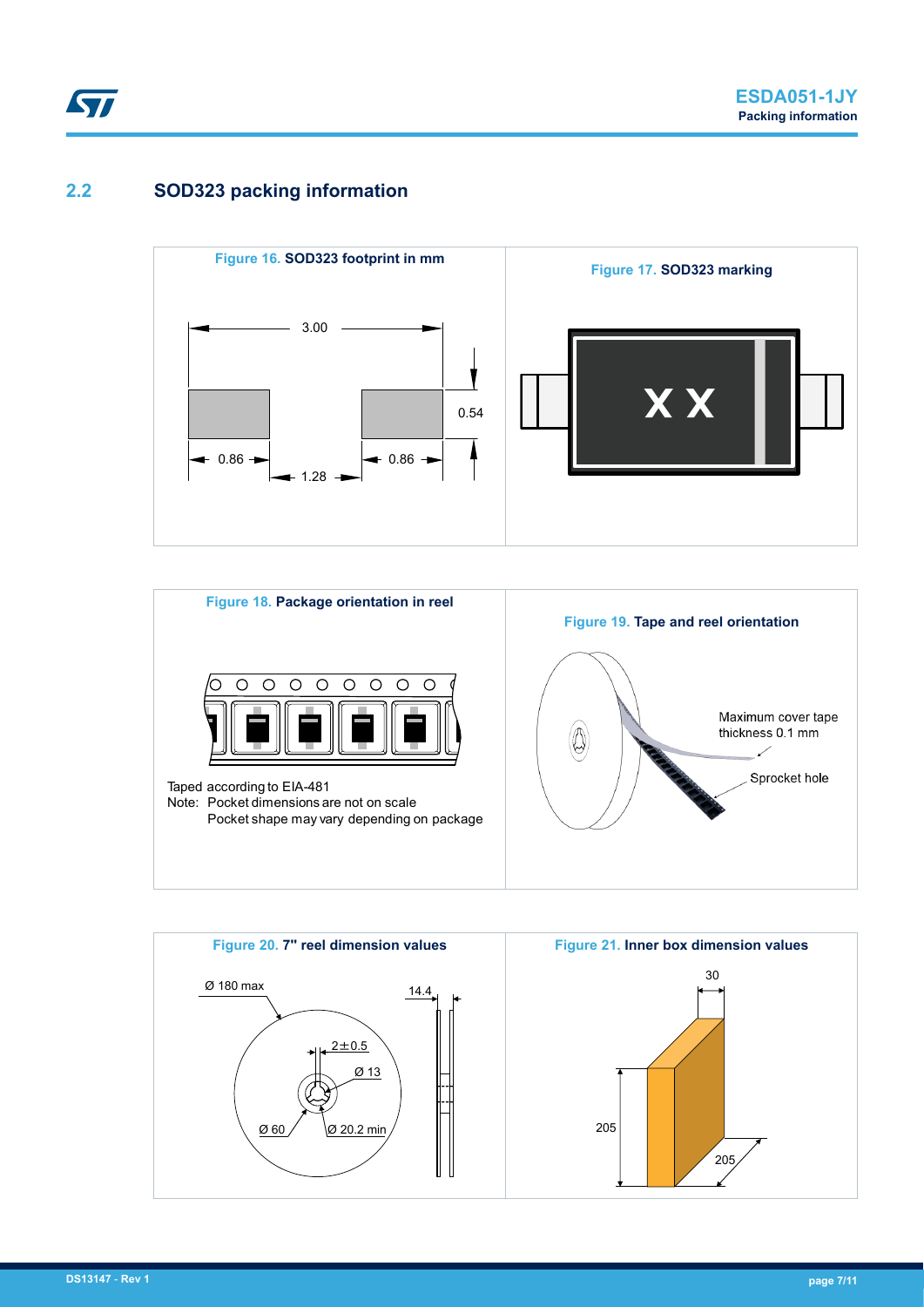#### **Figure 22. Tape outline**



Note: Pocket dimensions are not on scale Pocket shape may vary depending on package

**Table 4. Tape dimension values**

|                | <b>Dimensions</b> |                    |      |  |  |  |
|----------------|-------------------|--------------------|------|--|--|--|
| Ref.           |                   | <b>Millimeters</b> |      |  |  |  |
|                | Min.              | Typ.               | Max. |  |  |  |
| D <sub>0</sub> | 1.50              | 1.55               | 1.6  |  |  |  |
| D <sub>1</sub> | 1.00              |                    |      |  |  |  |
| F              | 3.45              | 3.50               | 3.55 |  |  |  |
| K <sub>0</sub> | 1.12              | 1.22               | 1.32 |  |  |  |
| P <sub>0</sub> | 3.90              | 4.00               | 4.10 |  |  |  |
| P <sub>1</sub> | 3.90              | 4.00               | 4.10 |  |  |  |
| <b>P2</b>      | 1.95              | 2.00               | 2.05 |  |  |  |
| W              | 7.90              | 8.00               | 8.30 |  |  |  |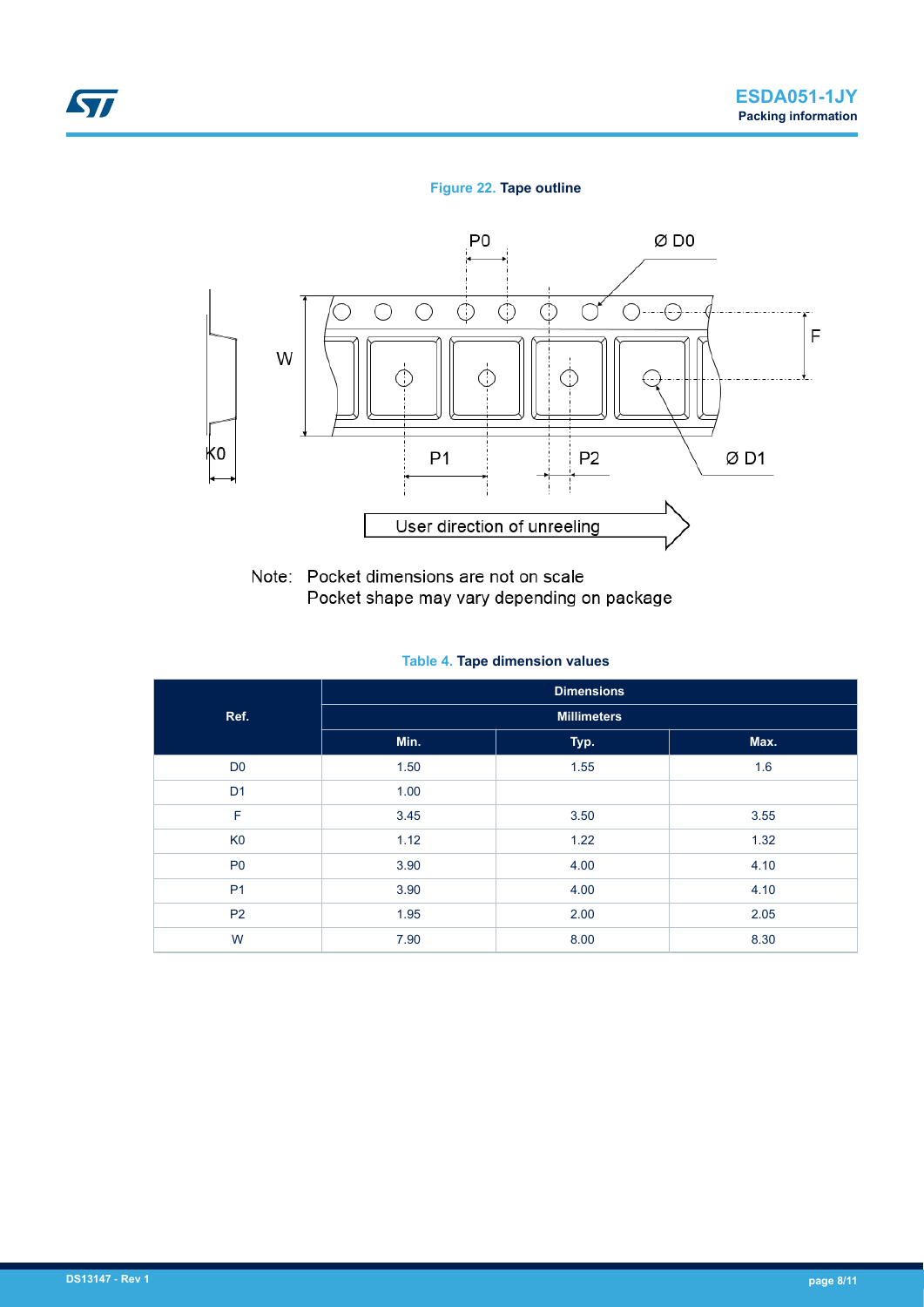## **2.3 Reflow profile**



**Figure 23. ST ECOPACK recommended soldering reflow profile for PCB mounting**

*Note: Minimize air convection currents in the reflow oven to avoid component movement. Maximum soldering profile corresponds to the latest IPC/JEDEC J-STD-020.*

#### **2.4 Ordering information**

#### **Table 5. Ordering information**

| ∣Order code <sup>⊦</sup> | <b>Marking</b> | Package | Weight            | Base qty. | Delivery mode |
|--------------------------|----------------|---------|-------------------|-----------|---------------|
| ESDA051-1JY              | B5             | SOD323  | 5.3 <sub>mq</sub> | 3000      | Tape and reel |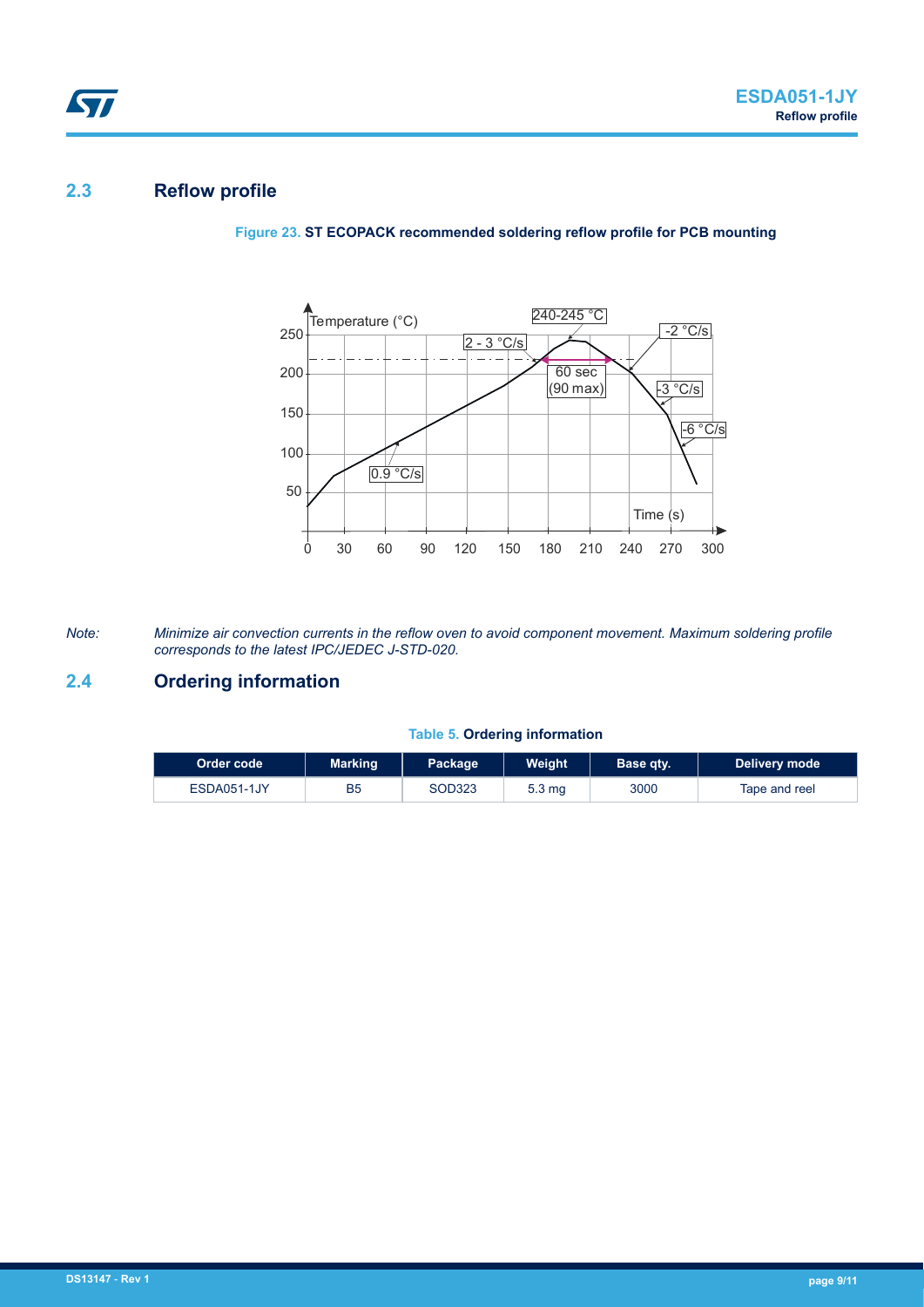# **Revision history**

#### **Table 6. Document revision history**

| <b>Date</b> | <b>Revision</b> | <b>Changes</b>   |
|-------------|-----------------|------------------|
| 05-Nov-2019 |                 | Initial release. |